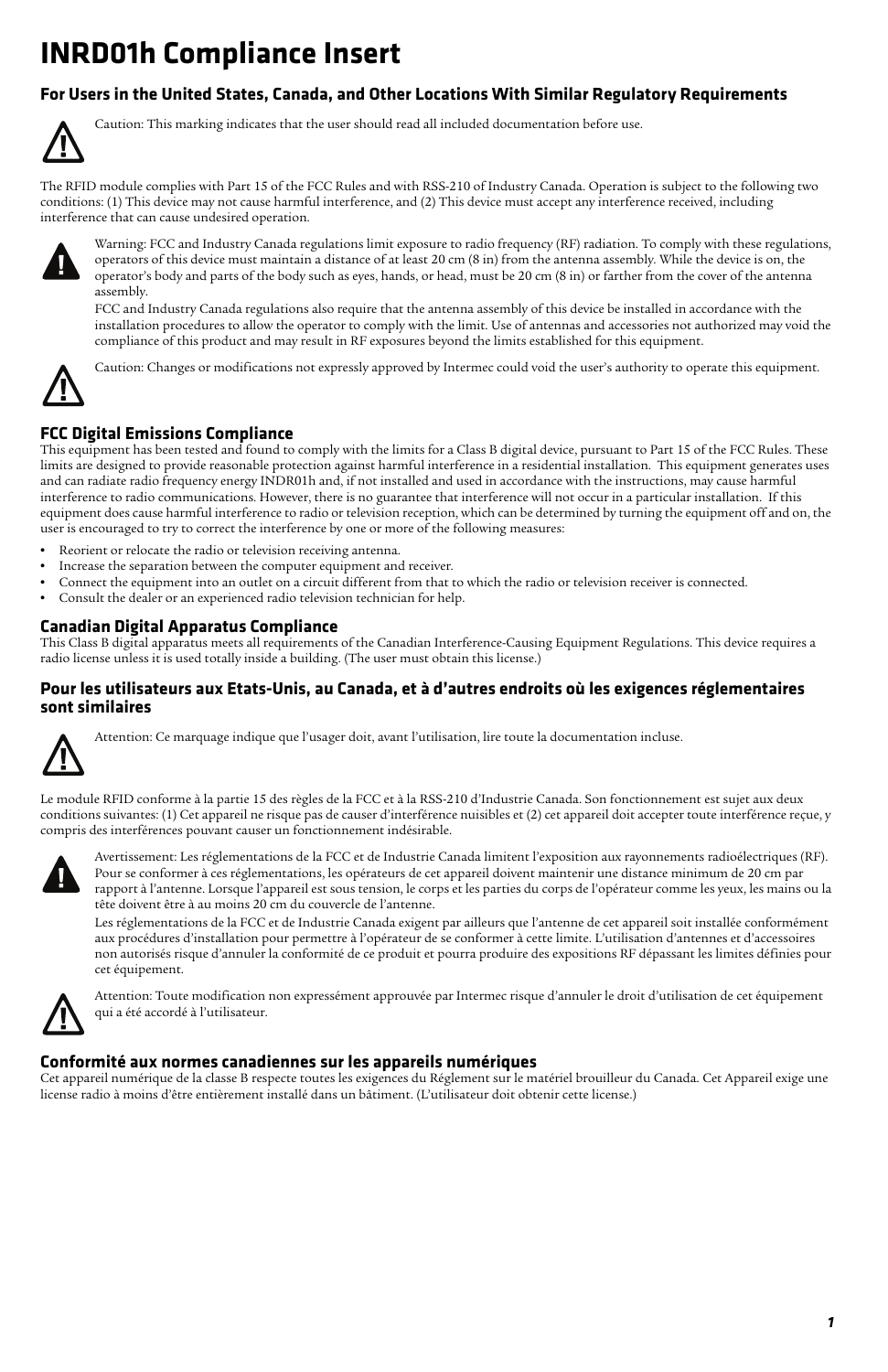### **For Users in Europe and Other Locations With Similar Regulatory Requirements**

Caution: This marking indicates that the user should read all included documentation before use.

This Intermec product transmits and receives data using an 13.56 MHz RFID system.

[Programming and configuration information for the transceivers is also provided in the host device documentation. Product documentation](http://www.honeywellaidc.com)  [is available at www.honeywellaidc.com](http://www.honeywellaidc.com).

#### **EU - Compliance Statement**



[The full text of the EU declaration of conformity is available at the following: www.honeywellaidc.com/compliance.](http://www.honeywellaidc.com/compliance)

The equipment is intended for use throughout the European Community.

The products using this module are intended for business and industrial environments. They should not be used in residential environments and by children.

#### **Operating Frequency Ranges:**

**•** 13.56 MHz (RFID): max 60 dBµA/m at 10 m

This equipment may be operated in the following countries without restriction:

|                                                       |  |  |  |  | AT BE BG HR CYCZ DK EE FIFR DE GRIHU IS IE IT |  |  |  |
|-------------------------------------------------------|--|--|--|--|-----------------------------------------------|--|--|--|
| A UNIU ILTILU INTINLINO PLIPTIRO ISKI SI ESISE CHIGBI |  |  |  |  |                                               |  |  |  |
|                                                       |  |  |  |  |                                               |  |  |  |

#### **Restrictions (Revision ERC/REC 70-03 E 2017-02, Annex 9 Band J2: 13553 - 13567 MHz)**

| RU        | Maximum magnetic field strength is +42 dBµA/m at 10 m.                                                                           |
|-----------|----------------------------------------------------------------------------------------------------------------------------------|
| <b>UA</b> | The maximal strength of magnetic field on the distance of 10 m from a construction where the<br>radiator is placed is 42 dBuA/m. |

### **Pour les utilisateurs en Europe et à d'autres endroits où les exigences réglementaires sont similaires**

### **UE – Déclaration de conformité**

Le marquage « CE » indique la conformité avec les directives suivantes :

**•** Directive des équipements radio 2014/53/UE **•** Directive RoHS 2011/65/UE (refonte) Contact en Europe : Hand Held Products Europe B.V. Lagelandseweg 70 6545CG Nijmegen Pays-Bas

[Le texte intégral de la déclaration de conformité de l'UE est disponible à l'adresse suivante : www.honeywellaidc.com/Compliance.](http://www.honeywellaidc.com/compliance) L'équipement est prévu pour une utilisation dans les pays de la Communauté européenne.

The products using this module are intended for business and industrial environments. They should not be used in residential environments and by children.

#### **Operating Frequency Ranges:**

**•** 13.56 MHz (RFID): max 60 dBµA/m at 10 m

This equipment may be operated in the following countries without restriction:

|  |  |  |  |  | AT BE BG HR CY CZ DK EE FIFR DE GR HU IS LE     |  |  |  |
|--|--|--|--|--|-------------------------------------------------|--|--|--|
|  |  |  |  |  | LV LILT LU MT NL NO PL PT ROISK SILES ISE CHIGB |  |  |  |
|  |  |  |  |  |                                                 |  |  |  |

#### **Restrictions (Revision ERC/REC 70-03 E 2017-02, Annex 9 Band J2: 13553 - 13567 MHz)**

| <b>RU</b> | Maximum magnetic field strength is +42 dBµA/m at 10 m.                                                                           |
|-----------|----------------------------------------------------------------------------------------------------------------------------------|
| <b>UA</b> | The maximal strength of magnetic field on the distance of 10 m from a construction where the<br>radiator is placed is 42 dBuA/m. |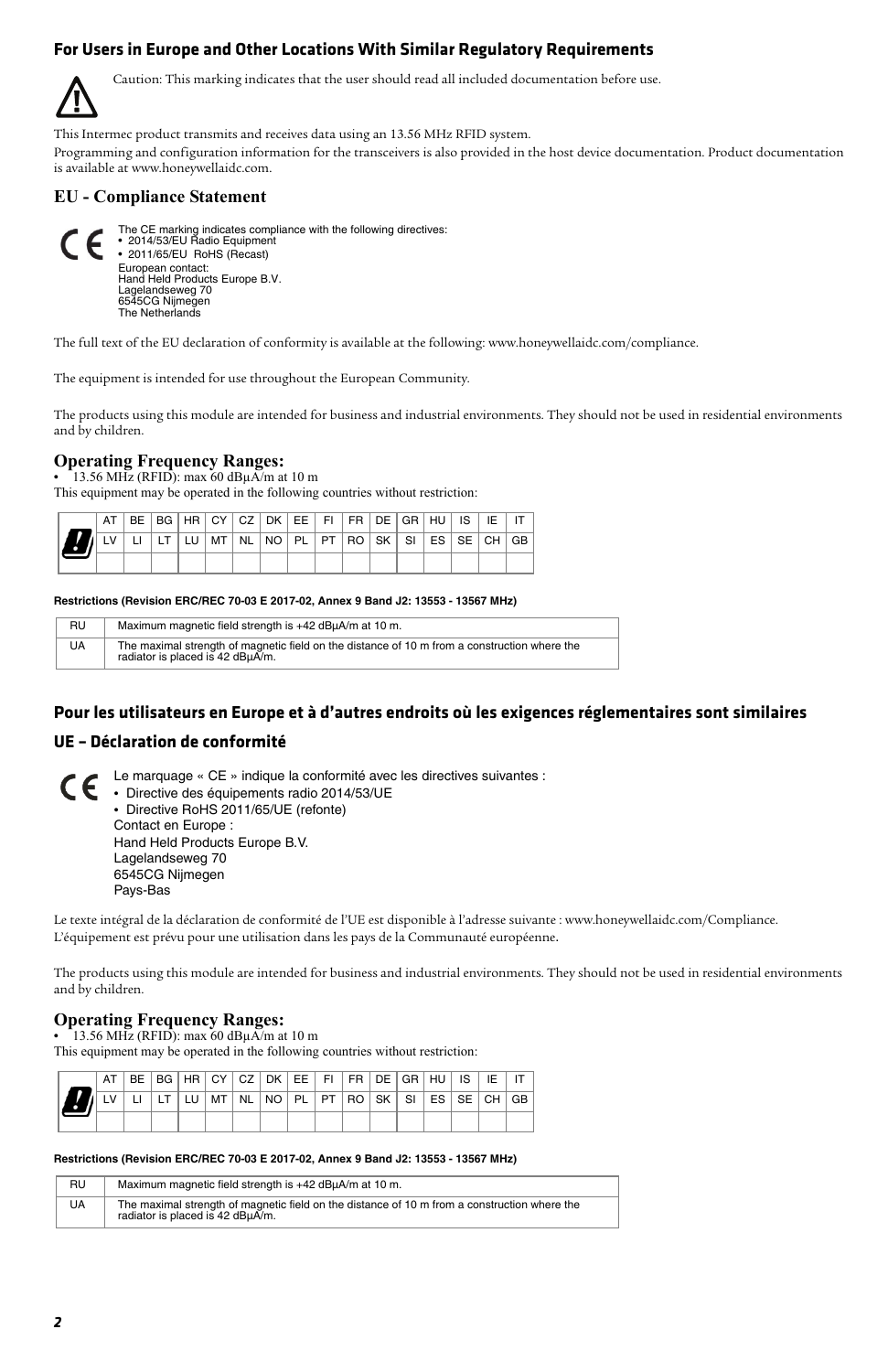适用于遵循类似法规要求的欧洲及其他地方的用户



该标记指示在使用之前用户应阅读所有包含的文档。

經型式認證合格之低功 射頻電機,非經許可,公司、商號或使用者均 得擅自變 頻、加大功 或變 原設計之特性及功能。 低功 射頻電機之使用 得影響飛航安全及干擾合法通信;經發現有干擾現象時,應改善至無干擾時方得繼續使用。前項合法通信,指依 電信法規定作業之無線電通信。低功 射頻電機須忍受合法通信或工業、科學及醫 用電波 射性電機設備之干擾。

### 歐洲與遵循相似法規要求的其他地區使用者專用



注意:此標誌表示使用者應在使用前先閱讀所有隨附的文件。

經型式認證合格之低功率射頻電機,非經許可,公司、商號或使用者均不得擅自變更頻率、加大功率或變更原設計之特性及功能。 低功率射頻電機之使用不得影響飛航安全及干擾合法通信;經發現有干擾現象時,應改善至無干擾時方得繼續使用。前項合法通信,指 依電信法規定作業之無線電通信。低功率射頻電機須忍受合法通信或工業、科學及醫療用電波輻射性電機設備之干擾。

#### **Für Benutzer in Europa und anderen Regionen mit ähnlichen behördlichen Anforderungen**

#### **EU-Konformitätserklärung**

Das CE-Zeichen gewährleistet die Einhaltung folgender Richtlinien: **•** 2014/53/EU (Funkanlagen) **•** 2011/65/EU RoHS (Neufassung) Ansprechpartner Europa: Hand Held Products Europe B.V. Lagelandseweg 70 6545CG Nijmegen Niederlande

[Die vollständige EU-Konformitätserklärung finden Sie unter: www.honeywellaidc.com/compliance.](http://www.honeywellaidc.com/compliance)

Das Gerät kann innerhalb der gesamten Europäischen Gemeinschaft verwendet werden.

The products using this module are intended for business and industrial environments. They should not be used in residential environments and by children.

### **Operating Frequency Ranges:**

**•** 13.56 MHz (RFID): max 60 dBµA/m at 10 m This equipment may be operated in the following countries without restriction:

|  |  | BE BG HR CYCZDK EE FIFR DE GRIHULIS LE   |  |  |  |  |  |  |
|--|--|------------------------------------------|--|--|--|--|--|--|
|  |  | LT LU MT NL NO PL PT ROSK SILES SE CHIGB |  |  |  |  |  |  |
|  |  |                                          |  |  |  |  |  |  |

**Restrictions (Revision ERC/REC 70-03 E 2017-02, Annex 9 Band J2: 13553 - 13567 MHz)**

| RU        | Maximum magnetic field strength is +42 dBµA/m at 10 m.                                                                           |
|-----------|----------------------------------------------------------------------------------------------------------------------------------|
| <b>UA</b> | The maximal strength of magnetic field on the distance of 10 m from a construction where the<br>radiator is placed is 42 dBuA/m. |

#### **עבור משתמשים באירופה ובמיקומים אחרים עם דרישות רגולטוריות דומות**

התראה: סימון זה מציין שעל המשתמש לקרוא את כל התיעוד המצורף לפני השימוש.



המוצרים המשתמשים במודול זה מיועדים לסביבות עסקיות ותעשייתיות. אין להשתמש בהם בסביבות מגורים ועל-ידי ילדים.

## 유사한 규제 요건이 있는 유럽 및 기타 지역의 사용자 대상

주의 : 이 표시는 제품 사용 전에 모든 설명서 내용을 읽어야 한다는 것을 나타냅니다 .

### **Para usuários da Europa e de outros locais que tenham exigências regulatórias semelhantes**

Cuidado: Esta identificação indica que o usuário deve ler toda a documentação fornecida antes do uso.

Este produto da Intermec transmite e recebe dados usando um sistema RFID de 13.56 MHz.

A documentação do dispositivo host também contém informações sobre a programação e a configuração dos transceptores. A documentação do produto está disponível em www.honeywellaidc.com.